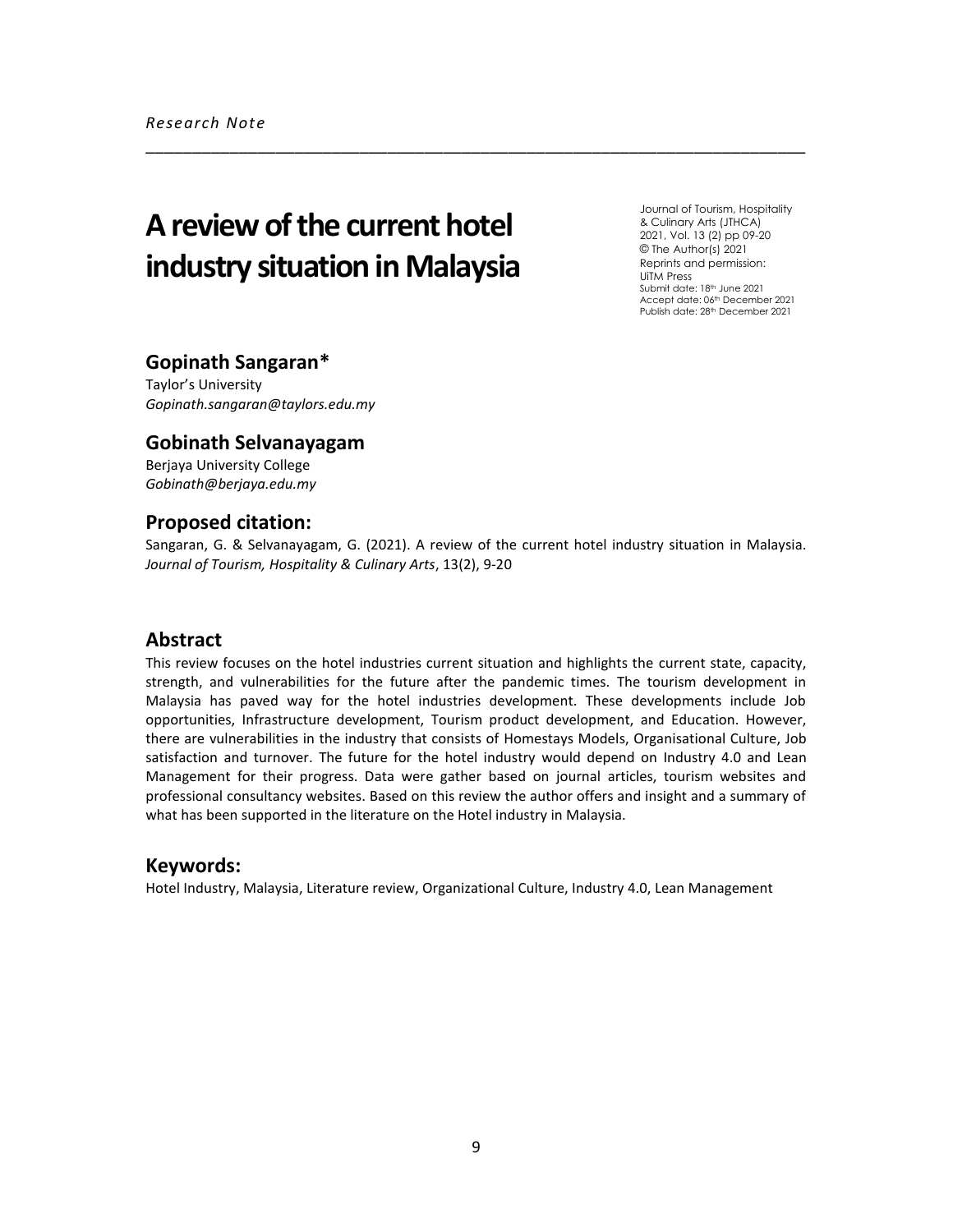# **1 Introduction**

Malaysia is a gifted country blessed with its mother nature, coastal areas, history, diverse people of different cultures and the development of the tourism industry has evolved around it. The tourism industry has grown significantly, and Malaysia managed to obtain (26.01 million) tourist arrivals and tourist spending of (86.1 billion) for year 2019. This have transcended well for the hotel industries as well. The hotel industry has gone through a substantial transformation in the past 18 years. Tourist arrivals and globalisation has further propelled Malaysia's hotel sector as it has encouraged business expansions in the service sectors (Githinji, 2017). The number of hotels increased tremendously from (1492) hotels in year 2000 to (4750) hotels in year 2018 and with (124,413) rooms supply in 2000 to (308,207) room supply in 2018 (Tourism Malaysia, 2020). This makes the total room supply from 2000 to 2018 a staggering of (475,000) rooms. The number of local guests staying in the hotel amounted to (8,0202,019) million domestic guests and (11,620,709) million international guests. And the hotel has had an average occupancy of (60%) from year 2000 to 2018 (Tourism Malaysia, 2020).

Geographically, Malaysia is situated between Thailand and Singapore, and this has helped in Malaysia developing its tourism potential. The highest tourist arrival was recorded by Singapore with (13,272,961) million tourist and Thailand was placed fourth (4th) with (1,780,800) million tourist arrivals for year 2018. The growth of the hotel industry has been in an upward bound (Tourism Malaysia, 2020). Now as of this year 2020, it has been critical to ensure the survival of the hotels due to the COVID-19 pandemic.

Due to the nature of the pandemic situation, there is restricted movement allowed around the globe and this has caused the demise of tourist and the hotel industry in Malaysia have succumb to losses. This has led to hotels applying cost effective measures and closing their doors until the situation has subsided or eventually closing their business altogether (Karim et al, 2020). Malaysia's projected growth in the hospitality sector would be imperative to the tourist arrival factor which in return creates an environment for attracting new and further developing the hotel industry. Millions of people have lost their livelihoods and occupations because of unexpected travel restrictions and border closures in most countries throughout the world. Due to lengthy travel restrictions and Movement Control Orders (MCO) imposed by the nations, 100 million jobs have already been lost in the tourist and hospitality sector, putting another 197 million jobs at risk, as well as a projected loss of 5.5 trillion in travel and tourist GDP this year WTTC. (2020). Moreover, while the worldwide tourist ban remains in place, the number of COVID-19 cases continues to increase around the world (Puvaneswary, 2020)

This review paper would further examine the hotel industry to comprehend their current position, strength and vulnerability of the industry here in Malaysia. This is an attempt in providing a review to expand the literature on the hotel industry in Malaysia at this present time. This review includes articles that have been obtain through data search on Google Scholar and EBSCOhost. The believe is that these data search obtain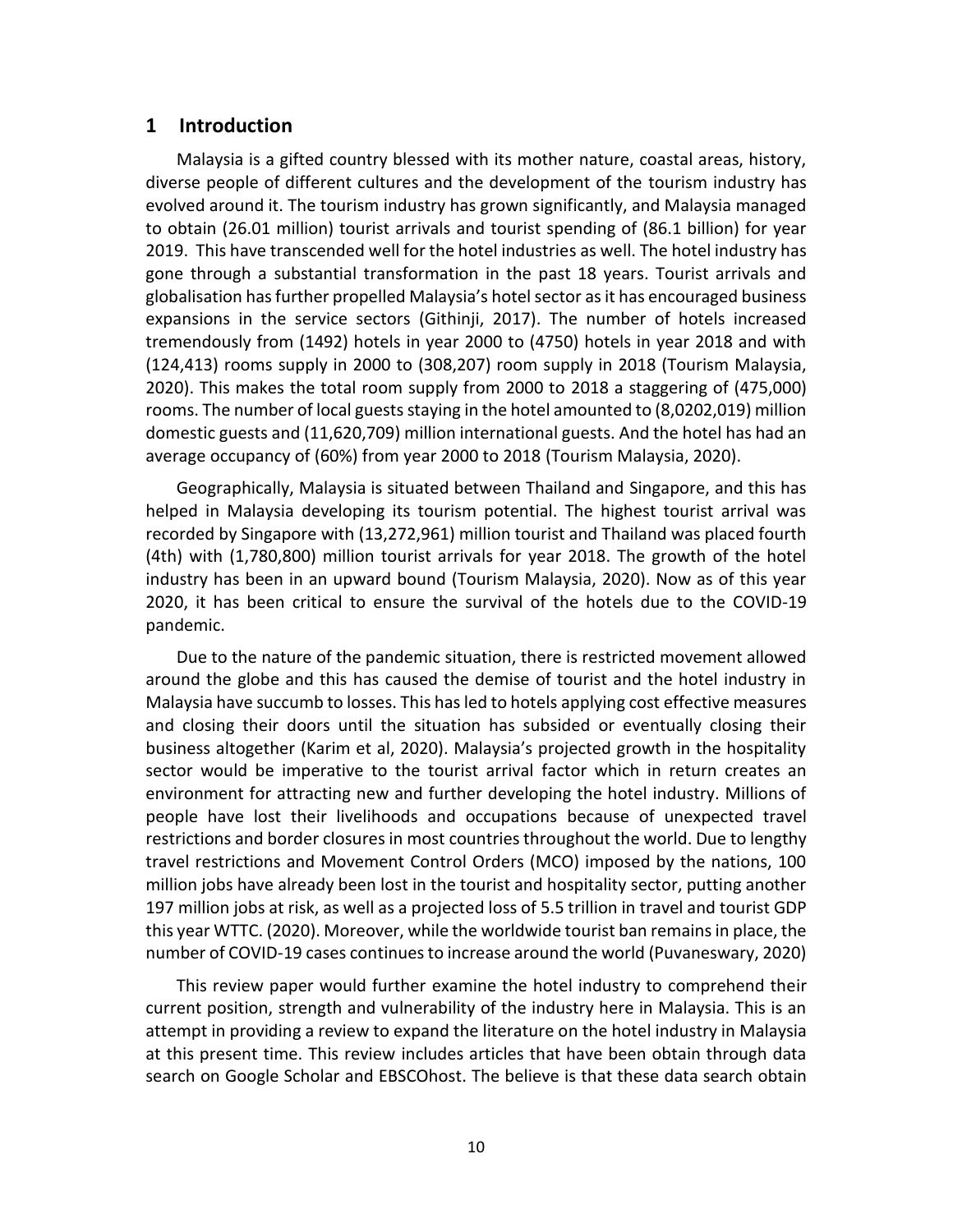represent an appropriate overview of the hotel industry literature. The timeframe of the current study ranges from 2011 to 2021 that includes some seminal papers in the field.

# **2 Literature Review**

# **2.1 Hotel Industry**

The hotel industry comprises components to their products to complement their services to guests. Rooms and Food Services are the main components which supports events, business needs and tourism needs. Hotels operates with a special system that provides services to supplements their products for their guests, which is people oriented. The hotel acts as the host and provides guest services in return for revenues. The guest and employees contact becomes part of the service delivery. This in return creates an essential bond between the hotel as its host and their guest the service consumer. Hotels are bound by these principles (Sangaran & Garg, 2012).

The Rooms division involves accommodation services for those guest that are away from their homes. This includes services and facilities such as housekeeping and laundry services that will keep guest feeling at home during their stay. The Food Service division caters to the guest need of sustenance and the facilities include a variety of specialty restaurants, events, and catering services (Kumar et.al, 2015). The nature of the hospitality business is complex as it provides both tangible and intangible products. The tangible products would be the physical products guest meets and the intangible products are the services rendered to guest (Lockyer, 2013). The complexed nature of the hotel product is highly perishable. If the room nights are not sold, then the room revenue for an unoccupied room for that day cannot be recovered. This creates an environment where the product delivery must match service delivery by the hotel to their guest (Cohen & Olsen, 2013). To achieve this service guests requires to patronize the hotels of their choice. However due to the pandemic situation hotels had to close their doors (Ivkov et al, 2019).

# *2.1.1 Pandemic Situation*

When there is a disaster or pandemic situation which leads to the disruption of tourism activities and tourist movements it would halt the hotels progress and developments. The hotel industry is becoming more vulnerable to these certain risks (Ivkov et al, 2019). We can examine this during Tsunamis, SARS and even now during the COVID-19 pandemic. Many hotels have taken cost control measures including inducing involuntary turnover measures to sustain during this time. Nearly 30 percent of hotels are projected to temporarily close their operations and 15 percent to shut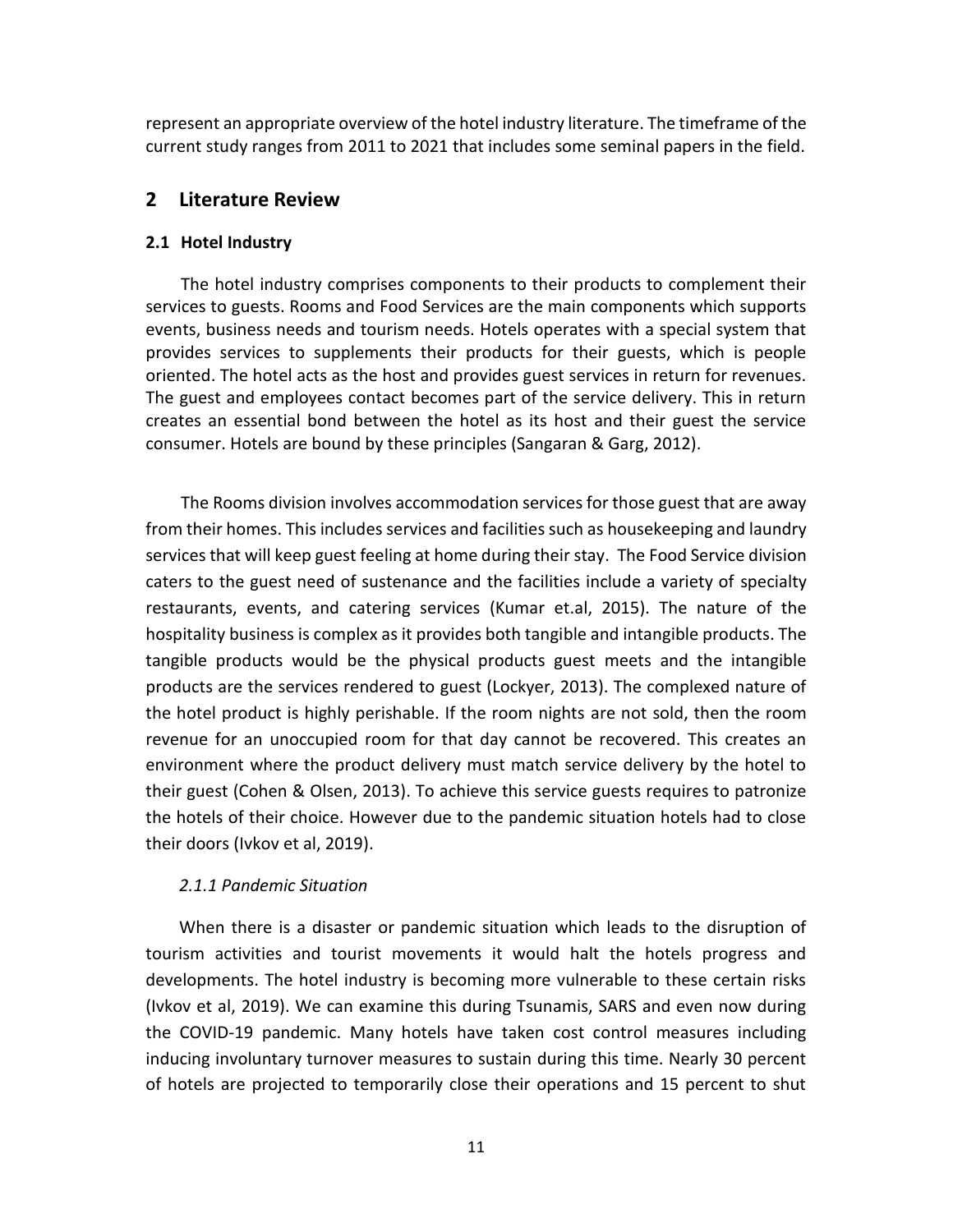down totally their operations according to the Malaysian Association of Hotels (MAH, 2020). As of 16th March, hotel booking cancellation reports show that 170,085 rooms were cancelled worth of RM 68 million revenues (MAH, 2020). During the period 11 January 2020 to 16 March 2020, a total of 170,084 hotel room bookings were cancelled, resulting in a revenue loss of RM68,190,364. The emergence of COVID-19 was directly responsible for the loss. Kuala Lumpur was at the top of the list, as seen in *Table 1*.

The cancellation of hotel bookings resulted in a loss of RM23,021,301 in revenue, followed by a loss of RM11,550,605 in revenue for Sabah. Sarawak was the state that was least affected by COVID-19, with only 76 total room cancellations during the period, resulting in a loss of less than RM23 million. The cancellations of hotel reservations are expected to continue until MCO is over. As a result of MCO, which has been prolonged until May 12, 2020, the local hotel sector is expected to lose RM3.3 billion in income by June 2020. The nature of the industry is very dependent on the environment and tourism activity. Workers in Kuala Lumpur's hotel business have been the hardest hit by the outbreak. A total of 542 people, or (3%) of the total workforce, were laid off from a total of 17,826 workers. Meanwhile, 3641 (20%) employees were requested to take unpaid absence, while 2880 (16%) employees were facing wage cuts as seen *Table 2*. A total of 542 people, or 3% of the total workforce, were laid off from a total of 17,826 workers. Meanwhile, 3641 (20%) employees were requested to take unpaid absence, while 2880 (16%) employees were facing wage cuts. Risk and uncertainty created by natural disasters or pandemics makes the hotel industry vulnerable to these risks which can cause long term closures ( Bharwani & Butt, 2012).

| Ranking      | State               | Room cancellations | Losses due to room cancellations (RM) |  |
|--------------|---------------------|--------------------|---------------------------------------|--|
| $\mathbf{1}$ | Kuala Lumpur        | 55,050             | 23,021,301                            |  |
| 2            | Sabah               | 32,392             | 11,550,605                            |  |
| 3            | <b>Pulau Pinang</b> | 17,753             | 8,908,000                             |  |
| 4            | Selangor            | 22,929             | 7,212,048                             |  |
| 5            | Negeri Sembilan     | 13,534             | 6,690,500                             |  |
| 6            | Johor               | 18,455             | 5,636,470                             |  |
| 7            | Kedah               | 3239               | 3,291,500                             |  |
| 8            | Perak               | 2403               | 1,022,289                             |  |
| 9            | Melaka              | 4074               | 690,499                               |  |
| 10           | Pahang              | 180                | 144,628                               |  |
| 11           | Sarawak             | 76                 | 22,525                                |  |
| Total        |                     | 170,085            | 68,190,364                            |  |

Table 1: Severity of hotel room cancellations.

*Source: Malaysian Association of Hotel (2020).*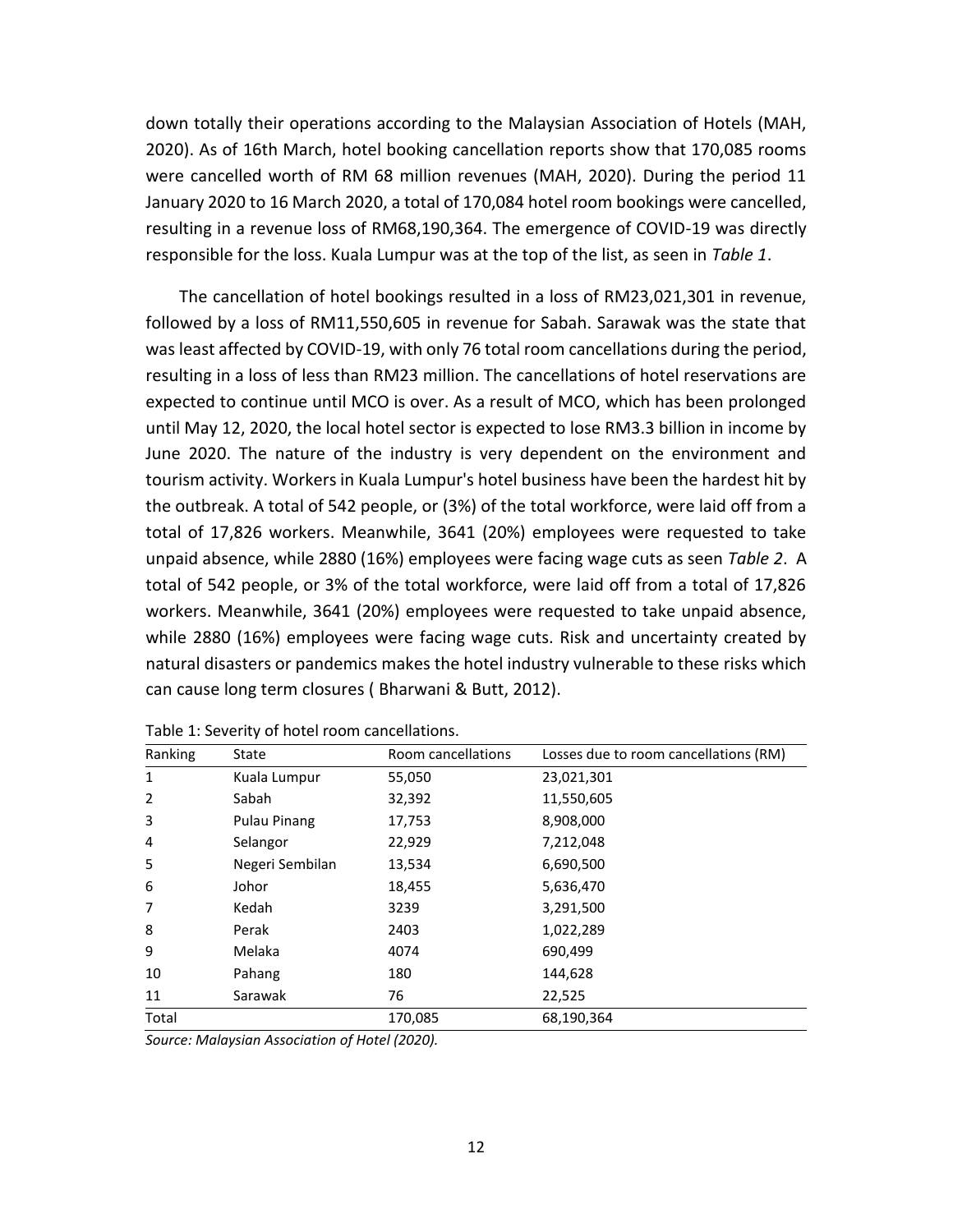|              |                      | Total workers Number of |                               | Number of      | Number of      |
|--------------|----------------------|-------------------------|-------------------------------|----------------|----------------|
| Rank         | State                |                         | (sampling size) workers being | workers facing | workers facing |
|              |                      |                         | laid off                      | pay cut        | unpaid leave   |
| $\mathbf{1}$ | Kuala Lumpur         | 17,826                  | 542                           | 2880           | 3641           |
| 2            | Perak                | 1653                    | 245                           | 91             | 595            |
| 3            | Selangor             | 7981                    | 238                           | 134            | 1812           |
| 4            | Pahang               | 1464                    | 231                           | 0              | 150            |
| 5            | Sabah                | 4934                    | 177                           | 893            | 1075           |
| 6            | Negeri Sembilan 1452 |                         | 130                           | 0              | 179            |
| 7            | Sarawak              | 3488                    | 92                            | 175            | 258            |
| 8            | Langkawi             | 4314                    | 92                            | 340            | 902            |
| 9            | Melaka               | 1872                    | 85                            | 65             | 191            |
| 10           | Penang               | 5549                    | 84                            | 240            | 430            |
| 11           | Johor                | 3215                    | 72                            | 108            | 202            |
| 12           | Terengganu           | 1298                    | 53                            | 52             | 101            |
| 13           | Kelantan             | 560                     | 0                             | 76             | 157            |
| 14           | Kedah                | 692                     | 0                             | 0              | 80             |
|              | Total                | 54,299                  | 2041                          | 5054           | 9773           |

Table 2: The impact of the COVID-19 pandemic on hotel industry workers.

Source: Malaysian Association of Hotel (2020).

COVID-19 has had a harmful impact on residents' financial, health, and mental wellbeing around the world. Travel and tourism are widely regarded as the economic and financial backbone of the planet. Without it, the world economy will suffer greatly in the years ahead in terms of financial, social, and mental adverse aspects WTTC. (2020). The Visit Malaysia 2020 campaign in Malaysia has been stifled by the impact of COVID-19. Because 64 percent of Malaysia's tourists came from China, Singapore, and Indonesia, all of which were hit hard by the pandemic, a significant number of tourism excursions to Malaysia were reduced or cancelled, (Foo et al, 2020; Ganesan, 2020).

#### *2.1.2 New Policy and Standards*

The direction looks bleak during this pandemic time. However, rest assure that the hotel sector in Malaysia will bounce back. The hotel industry has a strong record of being resilient. Hotels must be ready for new policy and standard operating procedures. Sanitation and Social distancing will be the new norm (Economic Times, 2020) as well as the environmental consideration as it has started to heal itself during this restricted movement times. When guests are presented to the environmental practices, sanitation, and social distancing it would create a sense of confidence in them (Sangaran & Francis, 2015). Revisit intentions can only happen when guest find safety and comfort level (Zuratul et al, 2016) within them towards a brands products and services delivered. Guest will be considering this when looking for a hotel of their choice. Hotel brands that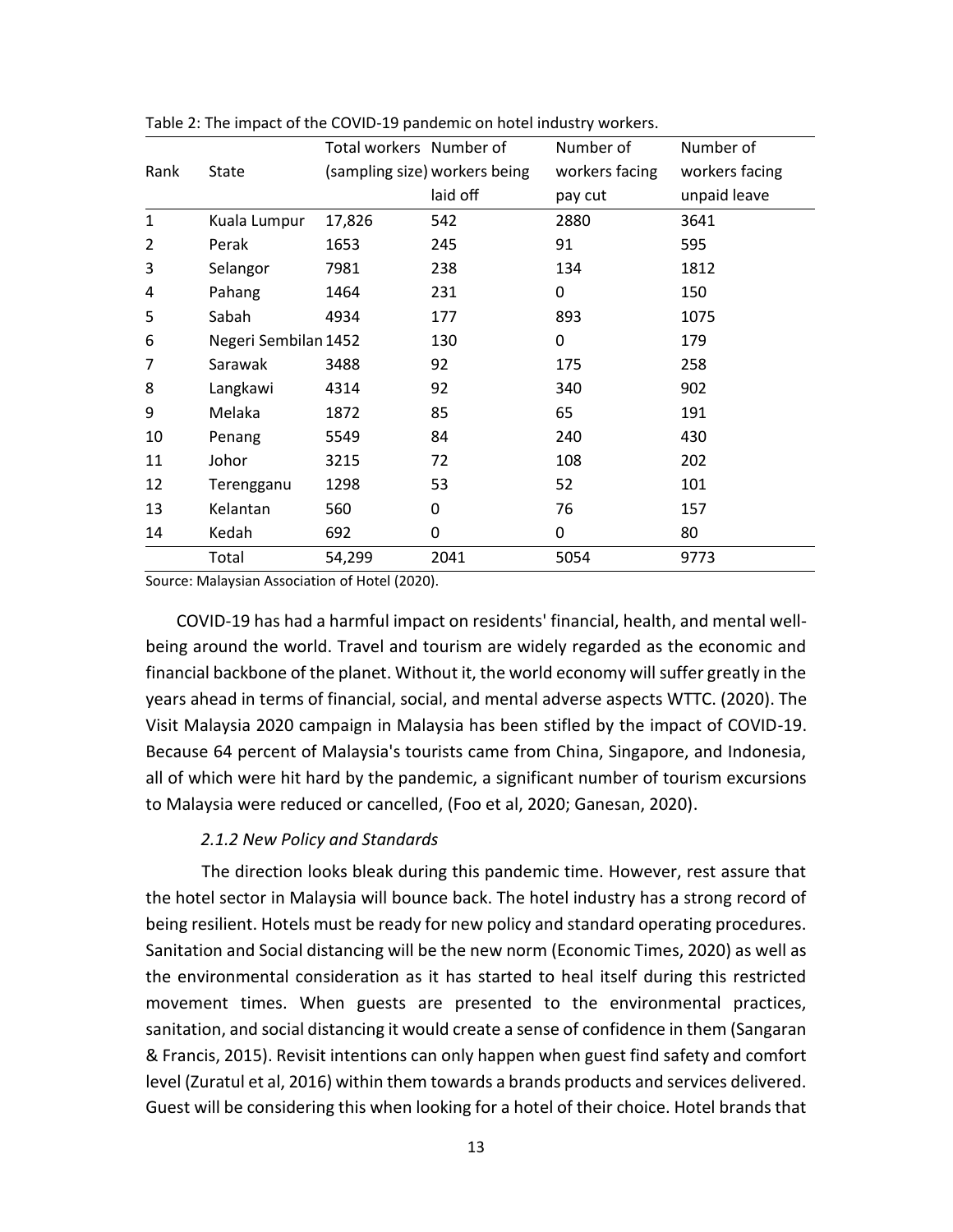can portray this standard will gain new followers to their brands creating revisit intentions to hotels that prioritizes guest and hotels safety and security. Other opportunities will be for the hotels to target local tourism due to closed borders at present to support their survival with deals that suites the locals need. This will ensure their brand recognition and support will be continuous (Kumar et al, 2017).

With continuous development and strategies, the hotel industry has been shown their capacity in further developing. We will observe further some areas of their strength.

#### **2.2 Infrastructure Development**

The main reason the tourism development occurred is due to the infrastructure development that is ongoing in Malaysia. The Economic Transformation Plan (ETP) in 2010 was launched to induce the development and growth of the transportation, healthcare, education, retail, communications, services, and other sectors (Bhuiyan et al, 2013). Due to this sectors development, Malaysia have been able to be successful in supporting tourism demand and this has led to the development of tourism products and the hotel industry (Mosbah & Saleh, 2014). The spill over effect of development have allowed the hotel industry to attract investors for developing hotels in Malaysia. (Bhuiyan et al, 2013) and this has created an inflated scenario in terms of hotel and room demand and supply being price attractive which allows for the growth that we observe today. The government funds, the majority of constructed infrastructure in Malaysia, and this sort of infrastructure is referred to as public infrastructure. These infrastructures are known as public infrastructures, and they are typically divided into five categories: water and sanitation, telecommunications, power, highways, and ports. Due to the government's dedication to improving the tourism industry, most tourist locations in Malaysia, particularly in urban areas, have adequate tourism infrastructure (Abdullah et al, 2014)

#### **2.3 Tourism Product Development**

The development of tourism products has led to a new segment market being targeted and creates an increase of accessibility to countries such as China, India and the Middle East who makes up the majority of tourist arrivals and tourist receipts in Malaysia. With the development of the retails industry, it has made Malaysia a top destination for shopping and the flight coverage has increased. Most shopping destinations are in city centres and city hotels benefits from this influx of tourist that are interested in shopping and city tours (Tourism Malaysia, 2020). MICE has been developed further and with the devaluation of Malaysian ringgit has allowed for more tourist spending and increased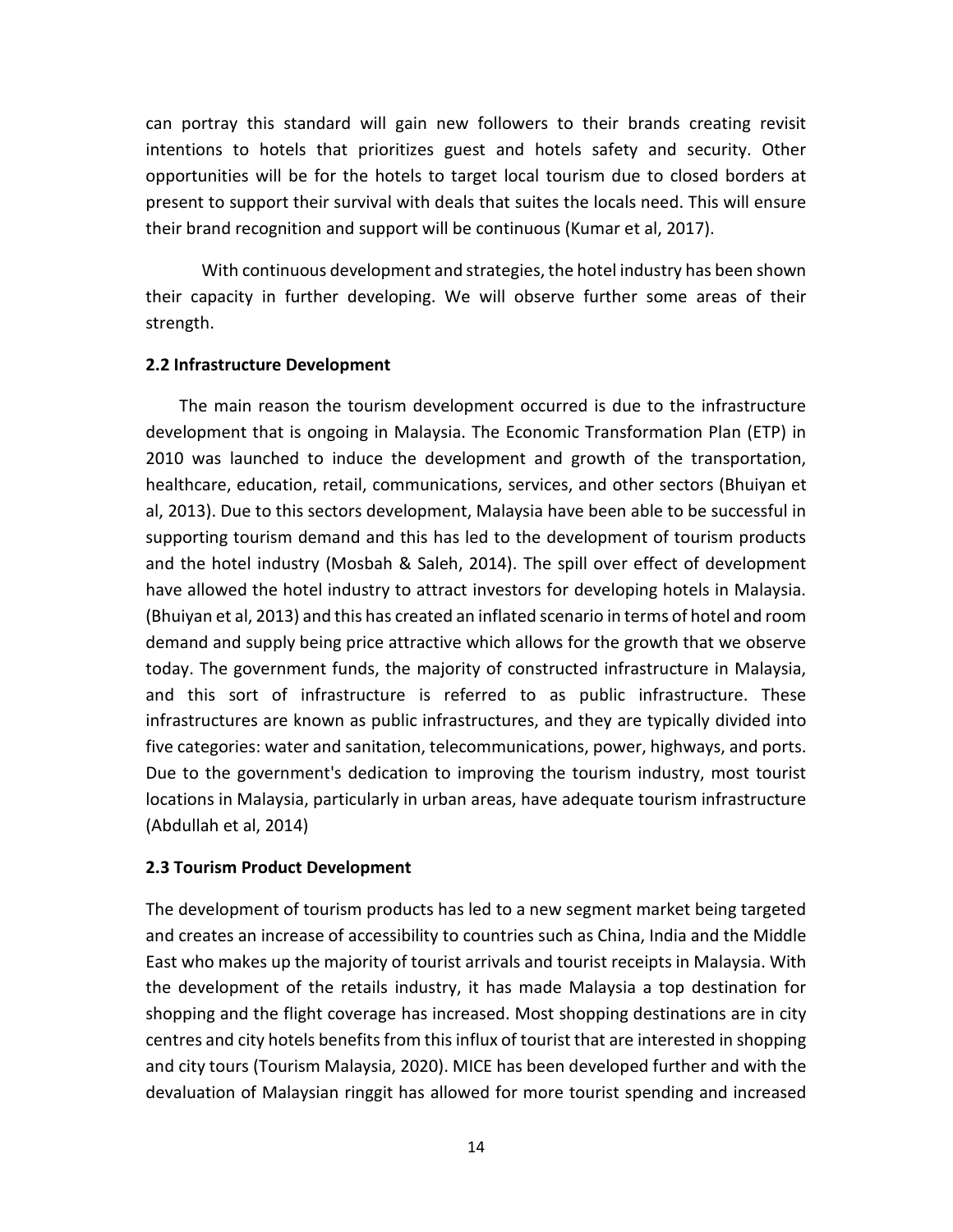room nights and expenditure in hotels at tourism destinations. This allowed for the MICE sector to be developed further making Malaysia an attraction for their events and activities (Mosbah & Saleh,2014). Expos, Conventions, and Mega events have been organised here in Malaysia and the halal sector has further propelled Malaysia in their hotel sector growth with events surrounding HALAL activities being held (Othman et al, 2016).

# **2.4 Job Opportunities**

The Tourism industry have been known to create job opportunities for the service sectors. According to the figures published by the Department of Statistics of Malaysia (DOSM) as of 2018 there were 3.5 million employees hired for tourism related jobs where Accommodation/hotel (6.4%), Food and Beverage service (34.1%), Airlines (4.9%), Retail (33.1%) and others (21.4%). The results for the hotel industry percentage constitutes to 5,833,333 million employees. With the tourist arrival significantly increasing the number of hotels has mushroomed in Malaysia and the number of jobs available increased. Being labelled as a service sector, the industry requires manpower to cope with the demands of customers and to ensure smooth operations can be provided to their hotel guests. This creates a scenario for hotel jobs to be readily available (Sangaran & Anshul, 2012; Sangaran & Kumar, 2015).

## **2.5 Education Industry**

The most interesting of all is the Education industry benefiting from the growth of the tourism and hotel industry. There has been an increase of hotel education programs to support the development of the industry with 81 percent growth from 2010 to 2015 (Sharif & Abidin, 2015) and the growth tends to be upward bound. There have been certifications and terminal degree programs which has emerged, and this has given way for many students and employees to be certified in this area of field (Deale & Schoffstall, 2015). This program has provided students with a choice in their career selections and hence with, hotel education has increased the perception of hotel jobs among students (Jaykumar et al, 2015). Malaysia Centre of Tourism and Hospitality Education (MyCenTHE) pertain to human capital development in Malaysia managed to increase the annual output for trained and qualified Hospitality and Tourism employees by 50,000 in 2020. Therefore, increasing the qualified graduates with Diploma or Degree level qualifications from 13 percent in 2009 to 50 percent in 2020 (Hussain et al, 2020). There are great prospects for Hospitality and Tourism education in Malaysia that will support job opportunities.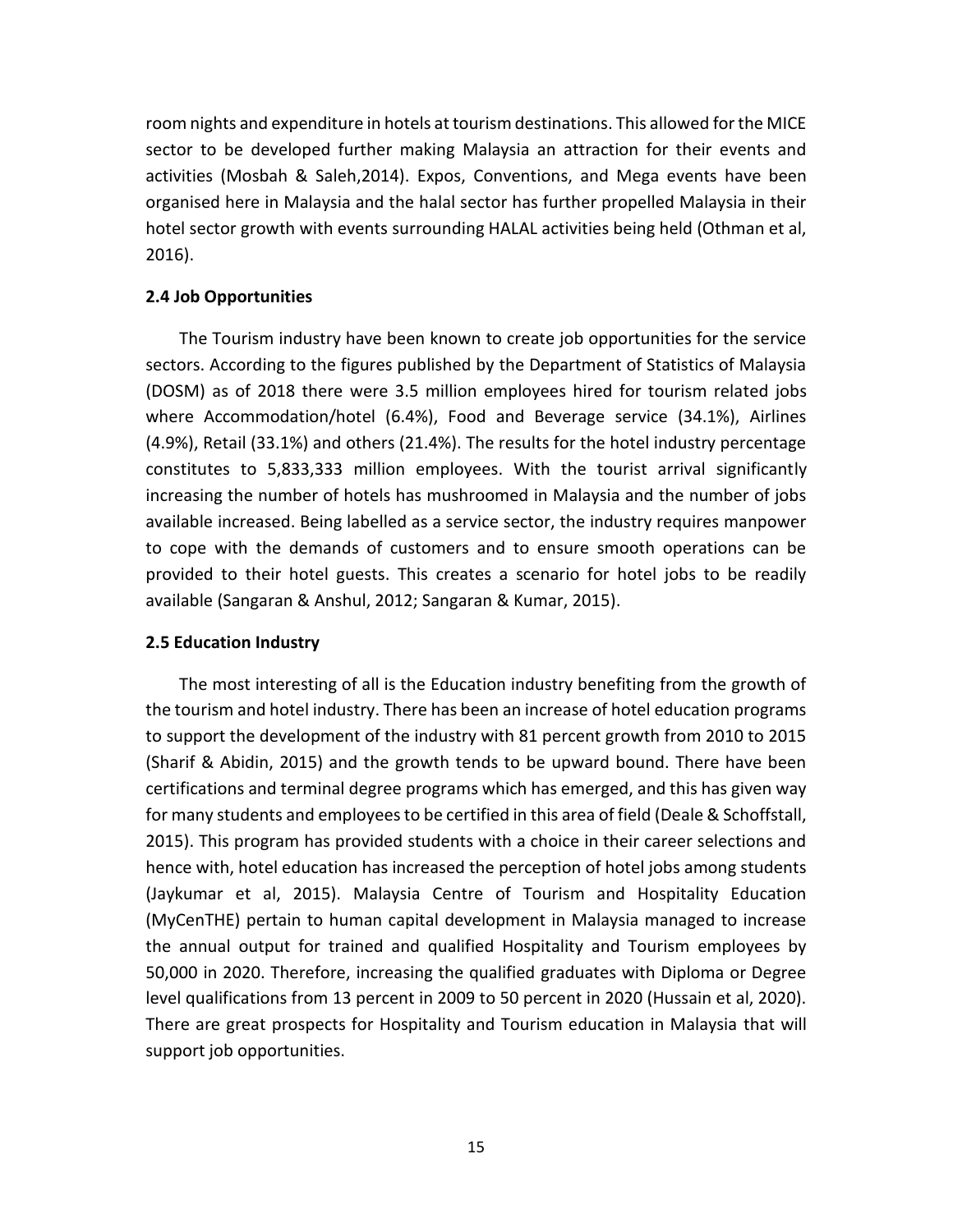With continuous development of the industry, certain vulnerabilities will start to develop. The main concerns are competition from other similar products like Homestays, maintaining an acceptable culture for work to retain employees and the Forth industrial revolution.

#### **2.6 Homestay Models**

The hotels face vulnerabilities in terms of homestays; AirBnB models. The hotels main products offered are Rooms and when similar product competitors flourish this disrupts the supply flow (Omar & Arif, 2017) The hotel industry must compete with homestays, and this has created many challenges for the hotels to overcome as pricing and services differ from the homestays compared to hotels (Omar & Arif, 2017). There are 5,542 registered homestays in Malaysia and in Kuala Lumpur, which has ranked Malaysia as the third in the world for homestay growth according to the AON Hewitt survey in 2016. This has led to steep competition between star rated hotels and other accommodation providers in the current pandemic situation (Hanafi et al, 2020).

#### **2.7 Organizational Culture**

The Organizational culture effects how the organization performs, and research reveals when the culture is volatile employees quit their jobs. Hotels tend to have a poor work culture at the front-line levels of work. This are the areas that suffer from the highest turnover. Poor management skills and supervision, political and racial conditions, unpleasant behaviors of employees at work tend to create a weak culture. Management structure in the hotels are still very traditional. There are many decisionmaking processes directed for employees to comply and there are very little communications or directions provided for their inputs to be considered (Abdullah et at, 2011). Creating a sustainable workforce is crucial to ensure there is continuous takers for local jobs. The hotels require to find a balance in maintaining potential employees and manage to attract new employees. This is an ever-present challenge in the industry (Baum et al, 2016).

## *2.7.1 Job Satisfaction and Employee turnover*

Job satisfaction is an area of concern and based on other research findings, salaries act as a main factor that would influence employee's decision to quit their jobs (Bustamam et al, 2014). Currently the hotels provide a minimum wage structure. However, the turnover rates are still at its highest and research highlights that, salaries are still the top factor leading to quitting jobs. Potential for upward mobility in terms of promotions is another factor that leads to employees resigning from their jobs. Career growth would affect job motivation and hotels tend to have a very slow growth rate for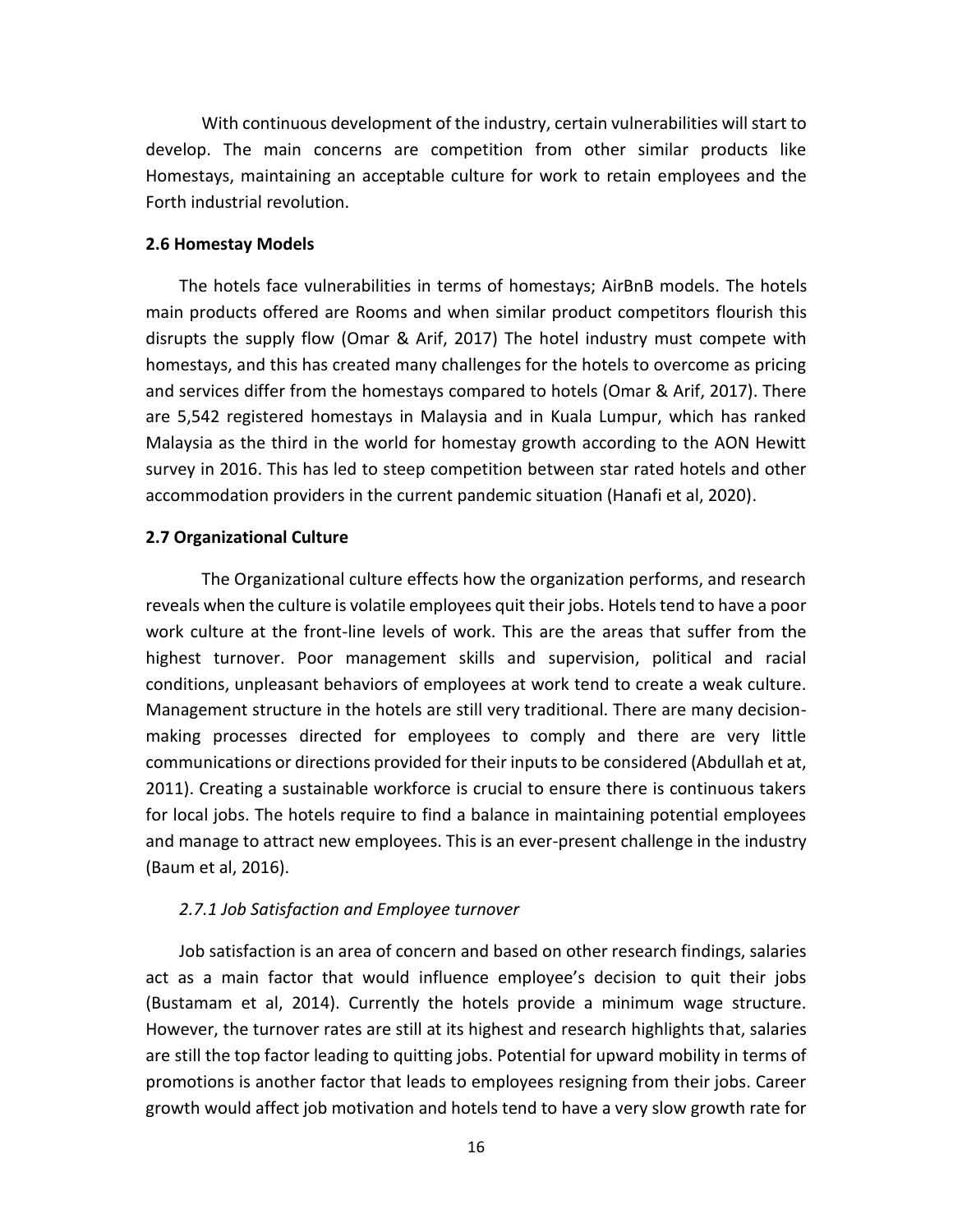employees to upgrade themselves in their career (Sangaran et al, 2012; Sangaran et al, 2015; Koo et al, 2020).

Every industry has their set of challenges. The hotel industry challenges are slightly unique as Malaysia is home to multi-cultural background employees and supported by foreign work force (Sangaran & Anshul, 2012). Managing employees are the biggest challenge in any industry with no exception to the hotel industry and it tends to have the highest turnover rates according to the survey conducted by AON Hewitt Malaysia in 2016. This occurs at the front-line or rank and file level. Employees do not retain long in their role at this level whereby the guest demands for service is high and the pressure to fulfil the required service demand by the management is performed through the front-line employees. There is a mismatch between the number of jobs offered against the number of jobs accepted and sustained. The hotels require the employees to work shifts that are long hours and during the holidays as the hotel operates 365 days. This takes a toll on their work life balance (Francis & Sangaran, 2015).

#### **2.8 Industry 4.0**

The service sector would go through the Industry 4.0 transformation. The hotel industry would face challenges regarding the mass customization, digital enhancements, smart work environments and efficient supply chain in the industry concerning industry 4.0 transformation. However, a proper and applicable management systems and approaches are required to develop capabilities which will promote learning, innovation, knowledge management and technology acceptance. This will enable the hotel organisation to perform in the Industry 4.0 environment (Shamim et al, 2017). The industry systems will support the transformation however the service orientations will still be personalised, and a human touch will be prioritised. Nevertheless, the industry needs to continuously require learning to improve necessary competencies and skills to overcome barriers towards industry 4.0. Many of times the lack of competencies and financial resources represents the greatest barriers to the industry 4.0 (Vuksanović Herceg et al, 2020).

#### **2.9 Lean Management**

Lean management concept has started making its way into the hotel industry. The main aim for Lean management to be implemented is to create value to an organisation during this pandemic situation. When organisational turnover decreases and at the same time the cost of operation increases this results in the decrease in profits. For instance, the hotels overheads, food and energy cost will keep increasing with price fluctuations, increasing or changing taxes (Rauch E. et al, 2015). This situation leads to a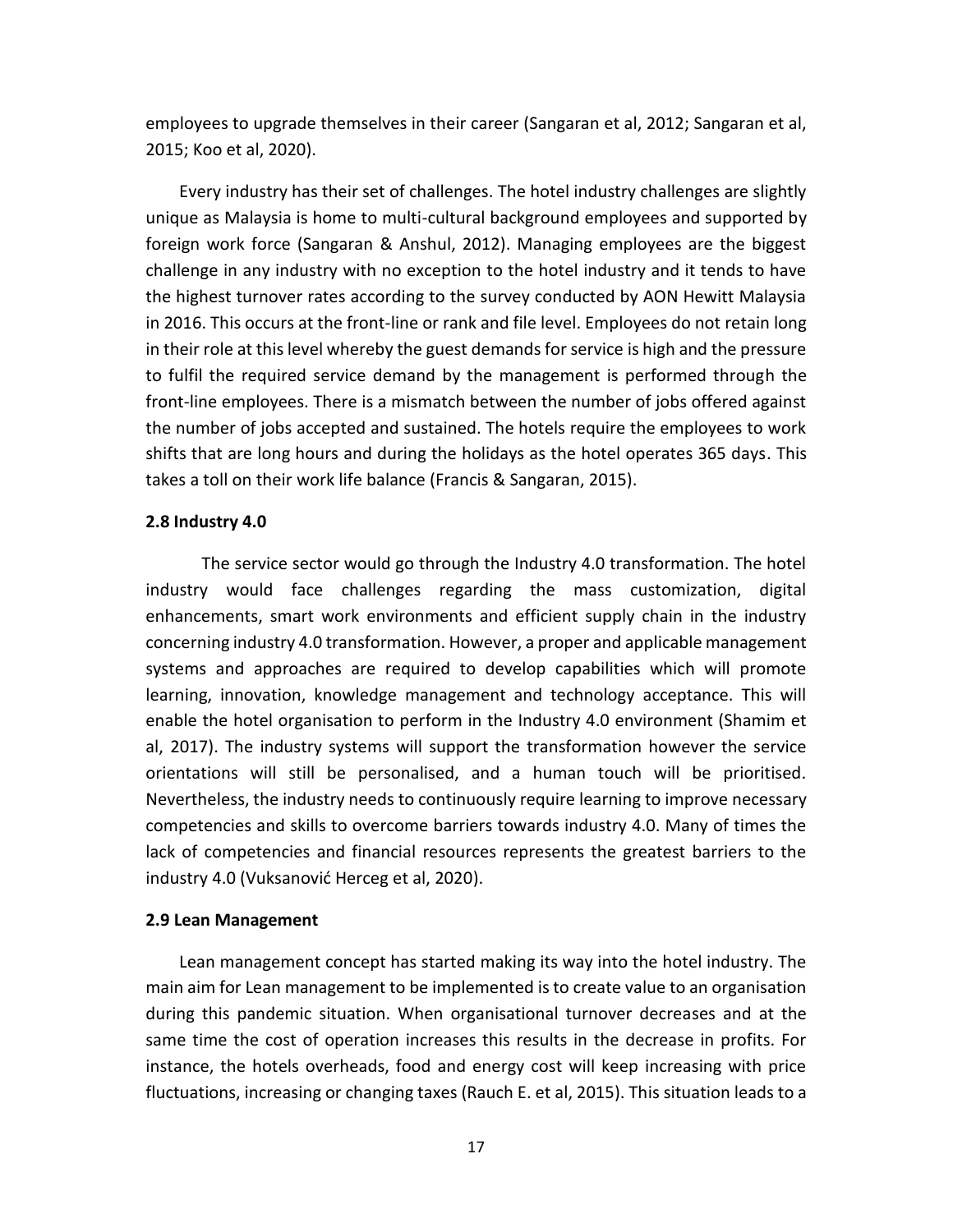hotel creating lesser value or profits to their organisation. Hotels would have to look at strategies to reduce leakages that will diminish the value to the hotel. When this is achieved the quality of products offered by the hotel will improve. In the current situation of the Hotel industry, the hotels long term survival is the upmost priority. The areas the hotels can apply lean management would be the organisation and its employees, production planning and control, and the quality standards (Vlachos & Bogdanivic, 2013)

# **3 Conclusion**

In conclusion, the review was conducted based on the literature that was deemed crucial in building a literature suggestion for the hotel industry perspective in Malaysia. At present times with the current pandemic crisis, Malaysia's hotel industry has been resilient even with casualties, in times to come the hotel industry would require to strategizing their efforts on economic methods, improving standards and policies in their establishments to sustain. As observed, we will witness the biggest change in the Malaysian Hotel industry surrounding the industry standards, lean practices, and industry 4.0. The hotel industry must be cautions towards these rapid changes and maintain their organisational culture and employees to sustain hotel jobs. With continuous development in the country promoting Tourism the hotel industry will certainly strive.

# **4 References**

- Abdullah, R., Musa, M., Zahari, H., Rahman, R., & Khalid, K. (2011). The study of employee satisfaction and its effects towards loyalty in hotel industry in Klang Valley, Malaysia. International Journal of Business and Social Science, 2(3), 147-155.
- Abdullah, S., Razak, A. A., & Jaafar, M. (2014). Public tourism infrastructure: challenges in the development and maintenance activities. In SHS Web of Conferences (Vol. 12, p. 01096). EDP Sciences.
- Baum, T., Cheung, C., Kong, H., Kralj, A., Mooney, S., Ramachandran, S., ... & Siow, M. L. (2016). Sustainability and the tourism and hospitality workforce: A thematic analysis. Sustainability, 8(8), 809.
- Bharwani, S., & Butt, N. (2012). Challenges for the global hospitality industry: an HR perspective. Worldwide Hospitality and Tourism Themes. 4(2):150-162 https://doi.org/10.1108/17554211211217325
- Bhuiyan, M. A. H., Siwar, C., & Ismail, S. M. (2013). Tourism development in Malaysia from the perspective of development plans. Asian Social Science, 9(9), 11.
- Bustamam, F. L., Teng, S. S., & Abdullah, F. Z. (2014). Reward management and job satisfaction among frontline employees in hotel industry in Malaysia. Procedia-Social and Behavioral Sciences, 144(1), 392-402.
- Cohen, J. F., & Olsen, K. (2013). The impacts of complementary information technology resources on the service-profit chain and competitive performance of South African hospitality firms. International journal of hospitality management, 34, 245-254.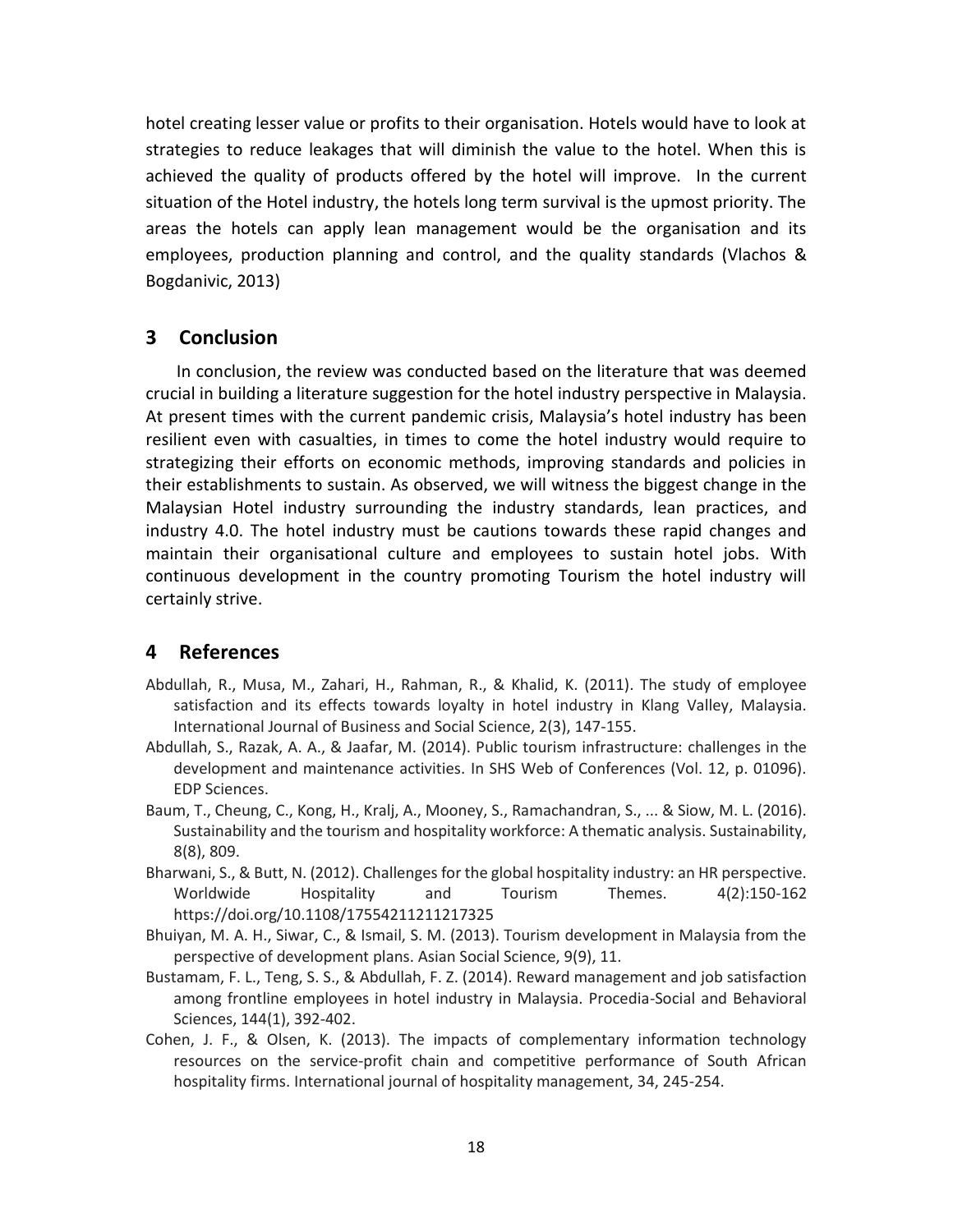- Deale, C. S., & Schoffstall, D. (2015). Hospitality and tourism education and industry certifications. Journal of Hospitality & Tourism Education, 27(3), 112-119.
- Department of Statistics Malaysia Official Portal. (2015). Dosm.gov.my. Retrieved April.21, 2021, from <https://www.dosm.gov.my/v1/index.php>
- ETHospitalityWorld.com. (n.d.). Guests will gravitate towards hotels with better sanitisation and hygiene protocols - Retrieved April 23, 2021, from [https://hospitality.economictimes.indiatimes.com/news/hotels/guests-will-gravitate-](https://hospitality.economictimes.indiatimes.com/news/hotels/guests-will-gravitate-towards-hotels-with-better-sanitisation-and-hygiene-protocols/75463876)

[towards-hotels-with-better-sanitisation-and-hygiene-protocols/75463876](https://hospitality.economictimes.indiatimes.com/news/hotels/guests-will-gravitate-towards-hotels-with-better-sanitisation-and-hygiene-protocols/75463876)

- Francis, R. S., & Sangaran, G. (2015). A Conceptual Paper on Work Family Balance in the Hotel Industry: A Malaysian Perspective. International Journal of Arts and Commerce, 4, 100-101.
- Foo, L. P., Chin, M. Y., Tan, K. L., & Phuah, K. T. (2020). The impact of COVID-19 on tourism industry in Malaysia. Current Issues in Tourism, 1-5.
- Ganesan V, 2020 (27 April 2020) /https://www.theedgemarkets.com/article/hotels-face-rm33 bil-loss-first-half-possibly-permanent-closure-some
- Githinji, L.N. (2017). Influence of customer relationship management capabilities on performance of Commercial Banks in Kenya (Thesis). Strathmore University. Retrieved from http://suplus.strathmore.edu/handle/11071/5599
- Hanafi, D., Kamaruddin, K. K., Rahman, H. A., & Gunardi, Y. (2020). Homestay save rent method through consumer self-management of electricity power consumption. International Journal of Power Electronics and Drive Systems, 11(1), 425.
- Hussain, K., Ahmad, A. M., Ragavan, N. A., & Leong, Q. L. (2020). Raising standards for hospitality and tourism education in Malaysia. Worldwide Hospitality and Tourism Themes.
- Ivkov, M., Blešić, I., Janićević, S., Kovačić, S., Miljković, Ð., Lukić, T., & Sakulski, D. (2019). Natural disasters vs hotel industry resilience: An exploratory study among hotel managers from Europe. Open Geosciences, 11(1), 378-390.
- JayKumar, V., Balasubramanian, K., Kumar, J., Francis, R. S., & Sangaran, G. (2015). Hotel Career Perceptions of Final Year Hospitality Degree Students. Advanced Science Letters, 21(6), 1956-1959.
- Karim, W., Haque, A., Anis, Z., & Ulfy, M. A. (2020). The Movement Control Order (MCO) for COVID-19 Crisis and its Impact on Tourism and Hospitality Sector in Malaysia. International Tourism and Hospitality Journal, 3(2), 1-07.
- Koo, B., Yu, J., Chua, B. L., Lee, S., & Han, H. (2020). Relationships among emotional and material rewards, job satisfaction, burnout, affective commitment, job performance, and turnover intention in the hotel industry. Journal of Quality Assurance in Hospitality & Tourism, 21(4), 371-401.
- Kumar, J., Garg, A., & Sangaran, G. (2017). Consumer Preferences for Hotel Brand and Brand Sustainability: Luxury Hotels In Kuala Lumpur, Malaysia. Journal On Tourism and Sustainability, 1(1), 15-29.

Lockyer, T. L. (2013). Global cases on hospitality industry. Routledge.

Malaysian Association of Hotels - MAH. (2018). Hotels.org.my. Retrieved April,21, 2021, from <http://www.hotels.org.my/>

Malaysia's Hospitality Industry—What Are the Talent Challenges? | Aon Hewitt APAC. (2012). Aonhumancapital.com. Retrieved April, 22, 2021, from [https://www.asia.aonhumancapital.com/home/insights-at-work/talent-challenges](https://www.asia.aonhumancapital.com/home/insights-at-work/talent-challenges-malaysia-hospitality-industry)[malaysia-hospitality-industry](https://www.asia.aonhumancapital.com/home/insights-at-work/talent-challenges-malaysia-hospitality-industry)

- Mosbah, A., & Saleh, A. A. (2014). A review of tourism development in Malaysia. European Journal of Business and Management, 6(5), 1-9.
- Omar, C. M. C., & Arif, M. (2017) Prospects and Challenges of Budget Hotels in Malaysia.